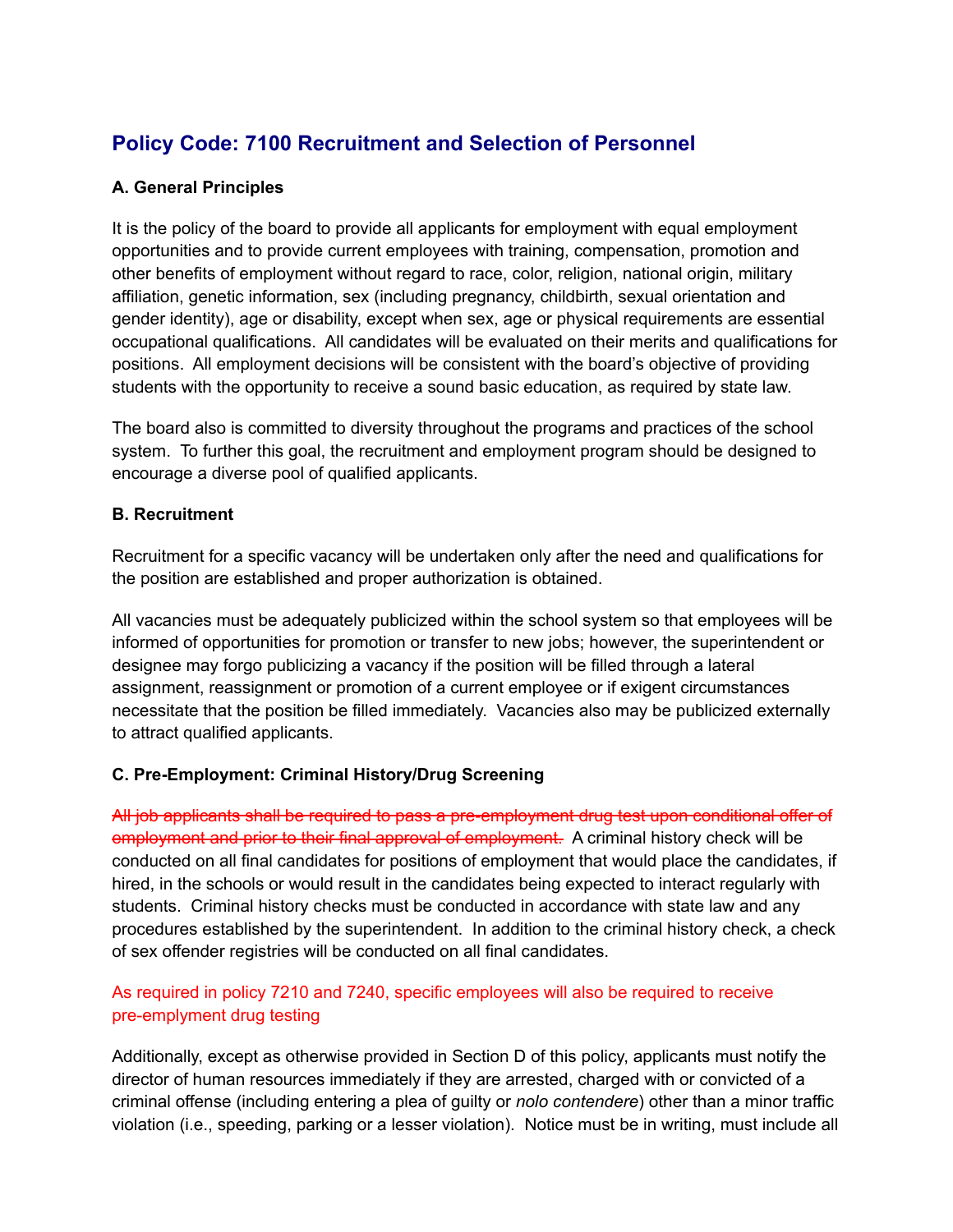pertinent facts and must be delivered to the director of human resources no later than the next scheduled business day following the arrest, charge or conviction, unless the applicant is hospitalized or incarcerated, in which case the applicant must report the alleged violation within 24 hours after his or her release. Upon judicial action in the matter, the applicant must report the disposition and pertinent facts in writing to the director of human resources no later than the next business day following adjudication.

In addition, each contract executed by the board with an independent contractor or for services of independent contractors must require the contractor to check sex offender registries as specified in policy 5022, Registered Sex Offenders. School officials shall not require candidates to disclose expunged arrests, charges, or convictions and shall not ask candidates to voluntarily disclose such information without first advising that disclosure is not required. The superintendent or designee shall report to the State Board of Education any licensed individual who is found to have a criminal history, as required by State Board policy. Special requirements are described in Section D of this policy for criminal history checks of candidates for certain positions working with pre-school children or working in afterschool or developmental day programs.

A final candidate for employment or for hiring as an independent contractor will be excluded from hiring on the basis of criminal conduct only when doing so is job-related and consistent with business necessity. If a final candidate is found to have been convicted (including entering a plea of guilty or *nolo contendere*) of a criminal offense, or is currently charged with a criminal offense, other than a minor traffic violation, the superintendent shall determine whether the individual is qualified for employment despite the criminal history by considering, among other things, whether the individual poses a threat to the safety of students or personnel or has demonstrated that he or she does not have the integrity or honesty to fulfill the duties of the position. The following factors will be considered in making this determination: (1) the nature and gravity of the offense or conduct; (2) the time that has passed since the offense or conduct and/or completion of the sentence; and (3) the nature of the job sought. Before the superintendent may exclude a final candidate based on his or her past criminal convictions, the superintendent must give the candidate the opportunity to demonstrate that the exclusion does not properly apply to him or her. The requirements of this paragraph do not apply to a child care provider who is determined to be disqualified by the Division of Child Development and Early Education on the basis of a criminal history check conducted pursuant to G.S. [110-90.2](http://redirector.microscribepub.com/?cat=stat&loc=nc&id=110&spec=90.2), [42](http://redirector.microscribepub.com/?cat=usc&loc=us&id=42-9858f&) [U.S.C.](http://redirector.microscribepub.com/?cat=usc&loc=us&id=42-9858f&) 9858f and 45 [C.F.R.](http://redirector.microscribepub.com/?cat=cfr&loc=US&id=45&spec=98.43) 98.43. (See Section D of this policy).

The board has determined that every position with the school system, regardless of whether the position is located in a school or elsewhere, potentially entails contact with students, either on a regular, occasional or emergency basis. For that reason, no individual who is a registered sex offender subject to the provisions of policy 5022, Registered Sex Offenders, will be hired for any position with the school system.

### **D. Criminal History Checks of Child Care Providers**

For purposes of this section, a "child care provider" is: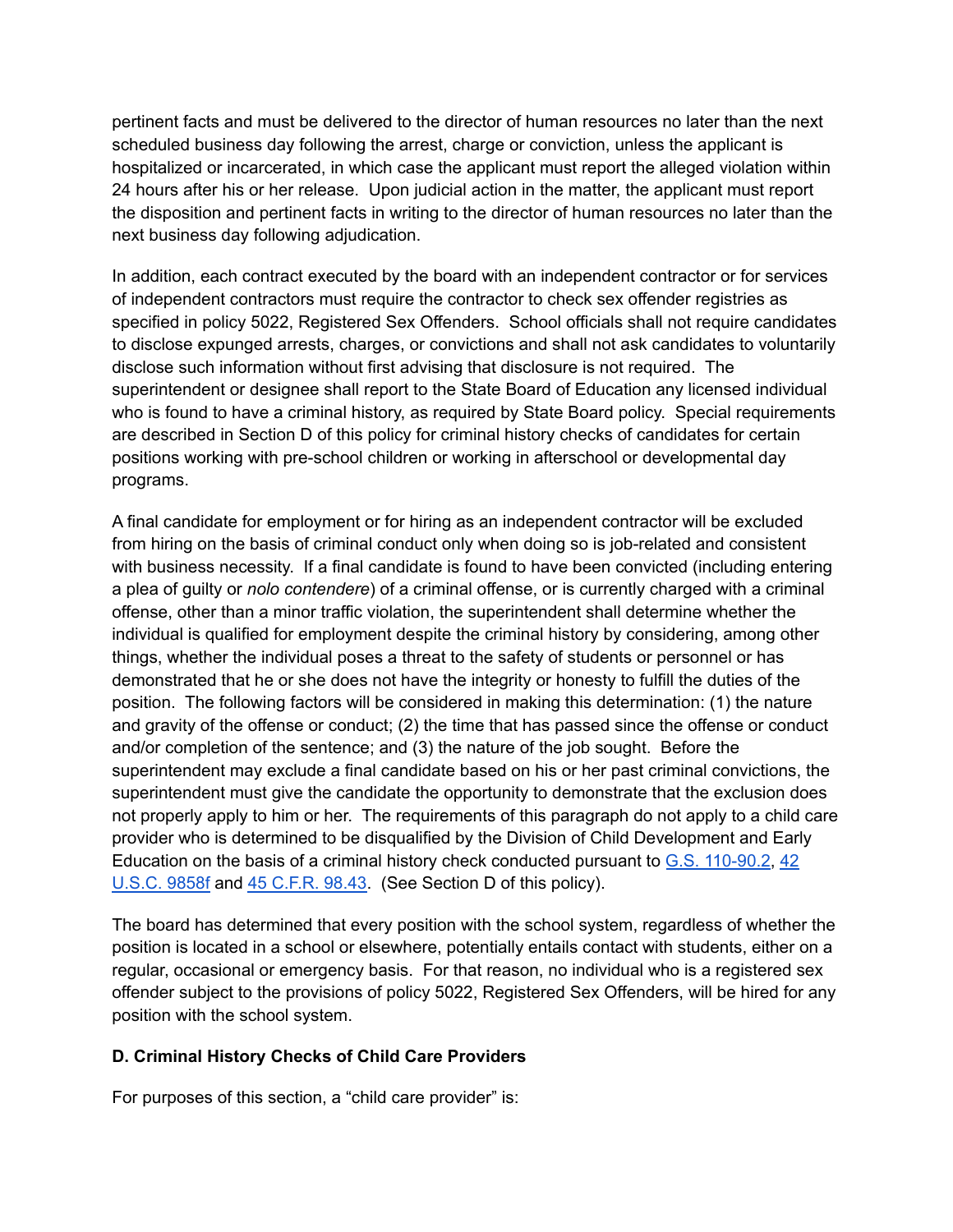1. any person who works or is a final candidate seeking to work in a classroom or program licensed by the Department of Health and Human Services, Division of Child Development and Early Education (DCDEE); and

2. any person, including a volunteer, who has unsupervised contact with children enrolled in such classrooms or programs.

Before beginning initial employment or volunteer service and at least every three years thereafter, each child care provider must complete a criminal background check that meets the requirements of G.S. [110-90.2](http://redirector.microscribepub.com/?cat=stat&loc=nc&id=110&spec=90.2), 42 [U.S.C.](http://redirector.microscribepub.com/?cat=usc&loc=us&id=42-9858f&) 9858f and 45 [C.F.R.](http://redirector.microscribepub.com/?cat=cfr&loc=US&id=45&spec=98.43) 98.43 and present a letter issued by DCDEE indicating that the individual is qualified to have responsibility for the safety and well-being of children based on the individual's criminal history.

After September 30, 2019, no person shall (1) be employed, continue to be employed or be permitted to volunteer as a child care provider, or to otherwise have unsupervised contact with students enrolled in a licensed classroom or program operated by the school system or (2) be counted in the staff/child ratio of such classroom or program, unless the person holds a current valid qualification letter issued by DCDEE. However, a child care provider with provisional status may be employed pending final results of the criminal background check but shall be subject to the restrictions established by 10A [N.C.A.C.](http://redirector.microscribepub.com/?cat=code&loc=nc&id=10a&spec=09.2703) 09 .2703(f).

The application fee and cost of fingerprinting associated with the DCDEE criminal history check process shall be borne by the board.

A child care provider who has incurred any pending charges, indictments or convictions (other than minor traffic offenses) since the last qualification letter was issued by DCDEE shall notify the chief human resources officer in writing of such charges within five business days or before returning to work, whichever comes first. The assistant superintendent of human resources shall notify DCDEE within one business day of being notified.

The superintendent or designee shall include the criminal history mandatory reporting requirement in all new employee orientation information for child care providers. The superintendent shall also be responsible for establishing effective recordkeeping methods and other processes as necessary to ensure compliance with all legal requirements pertaining to criminal history record checks of child care providers.

### **E. Selection**

1. Qualifications

Candidates for employment must be selected based upon their likely ability to fulfill duties identified in the job description as well as performance standards established by the board. In making the determination, the following information must be considered:

- a. application;
- b. education and training;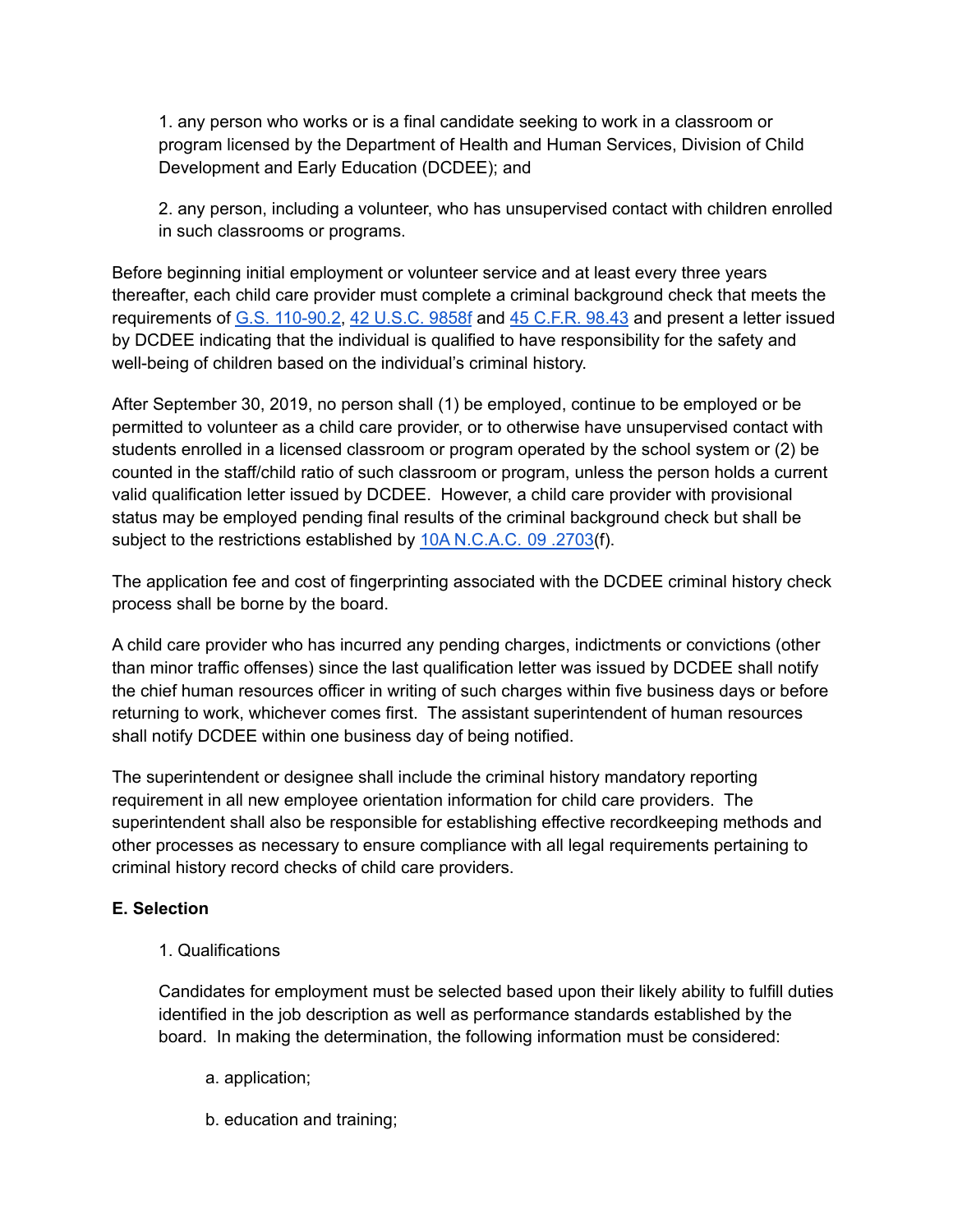c. licensure and certification (when applicable);

d. relevant experience;

e. personal interviews; and

f. references and/or background checks.

When several applicants for the same position are equally qualified and suitable for the position, employees within the school system will be given priority.

#### 2. Nepotism

a. For purposes of this subsection, the following definitions apply.

i. "Immediate family" means spouse, parent, child, brother, sister, grandparent or grandchild. The term includes the step, half and in-law relationships. This definition has been extended to include significant other, partner, or romantic interest.

ii. "Central office staff administrator" includes directors, supervisors, specialists, staff officers, assistant superintendents, area superintendents, superintendents and principals.

b. Before any immediate family of any board of education member or central office staff administrator is employed by the board or engaged in any capacity as an employee, independent contractor or otherwise, (1) the board member or central office staff administrator must disclose the familial relationship to the board and (2) the prospective employment or engagement must be approved by the board in a duly called open session meeting.

i. An employee who knowingly fails to disclose a familial relationship to the board as required will be subject to disciplinary action up to and including dismissal.

ii. Notification by the employee to the director of human resources will be deemed disclosure to the board. The director of human resources is responsible for conveying the disclosure to the board before the board takes action on the prospective employment or engagement.

c. When making recommendations for the selection and assignment of personnel, unless the superintendent has prior board approval, he or she shall attempt to avoid situations in which one employee occupies a position in which he or she has influence over the employment status, including hiring, salary and promotion, of another employee who is a member of the first employee's immediate family.

d. No administrative or supervisory personnel may directly supervise a member of his or her immediate family.